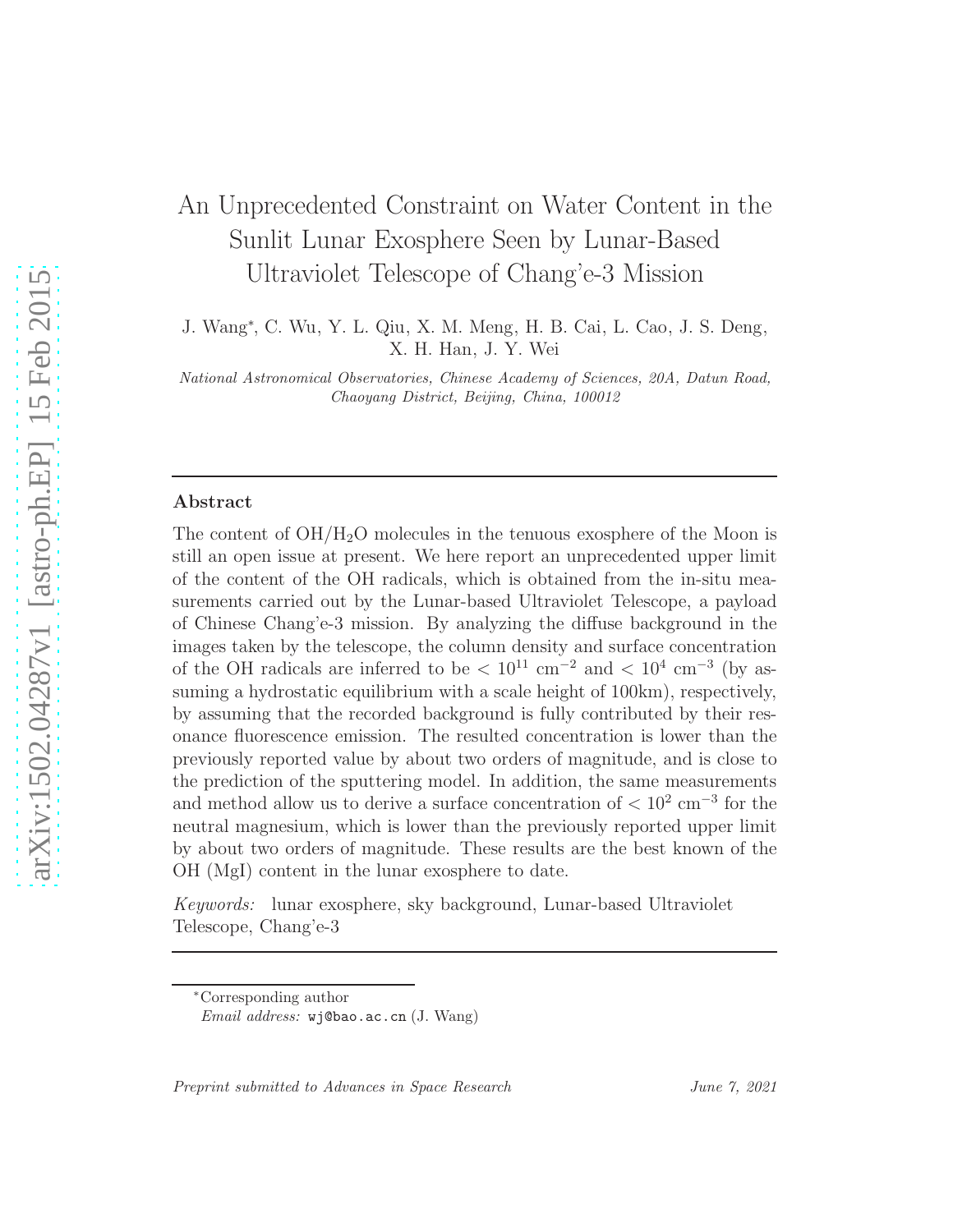## 1. Introduction

Water is important not only for planetary evolution, but also for the existence of life. The Moon has been believed to be anhydrous for a long time based on the returned lunar samples acquired by the Apollo and Luna missions. This point of view should be, however, significantly modified at present due to the explorations carried out by the Chandrayaan-1 and Cassini missions. Both Moon Mineralogy Mapper (M<sup>3</sup>), a NASA instrument onboard the Chandrayaan-1, and Visual and Infrared Mapping Spectrometer (VIMS) on the Cassini recently reported a wide distribution of water on the sunlit side of the Moon through the broad spectral absorption features at 2.8 and 3µm (Sunshine et al., 2009; Clark et al., 2009; Pieters et al., 2009). These features are attributed to the OH and  $H<sub>2</sub>O$  molecules chemically adsorbed in silicate rocks. Although these adsorbed  $H_2O/OH$  molecules are stable below a temperature of  $\sim$  500K (e.g., Hibbitts et al., 2010; Dyar et al., 2010), they could be released to the lunar exosphere by micro-metor impact, photon stimulated desorption and sputtering by the high energy protons in the solar wind (e.g., Stern, 1999; Morgan et al., 1997; Wurz et al., 2007; Killen & Ip, 1999; Hunten et al., 1997; Johnson et al., 1991; Killen et al., 1999; Mendillo et al., 1999).

It was known for a long time that the Moon has a tenuous exosphere (Stern, 1999). The content and distribution of the exosphere is rather poorly understood at present because of its extremely low density, although great efforts have been made on the study of the exosphere. The cold cathode gauge experiments (CCGEs) emplaced on the lunar surface by the Apollo 12, 14, and 15 missions determined a total concentration of  $2 \times 10^5$ cm<sup>-3</sup> at night, and a weak upper limit of  $2 \times 10^7$ cm<sup>-3</sup> in daytime (Johnson et al., 1972). The Lunar Atmosphere Composition Experiment (LACE) deployed by the final Apollo mission, Apollo 17, reported a firm detection of <sup>4</sup>He in the night lunar exosphere (e.g., Hodges et al., 1972, 1973). The upper limits of the concentration of various species, i.e.,  $H$ ,  $O$ ,  $C$ ,  $N$ ,  $S$ ,  $Kr$ ,  $Xe$ ,  $H_2$ , and CO, were obtained by Feldman & Morrison (1991) by reanalyzing the Apollo 17 UVS data. The understanding of the lunar exosphere was much improved by the detection of the  $D_2$ -lines of both K and Na, which was archieved by ground-based long-slit, high-resolution spectroscopy (e.g., Potter & Morgan, 1988, 1991; Tyler et al., 1988; Kolowski et al., 1990; Sprague et al, 1992). The upper limits of the concentration of Si, Al, Ca, Fe, Ti, Ba, and Li were obtained by Flynn & Stern (1996) through ground-based spectroscopy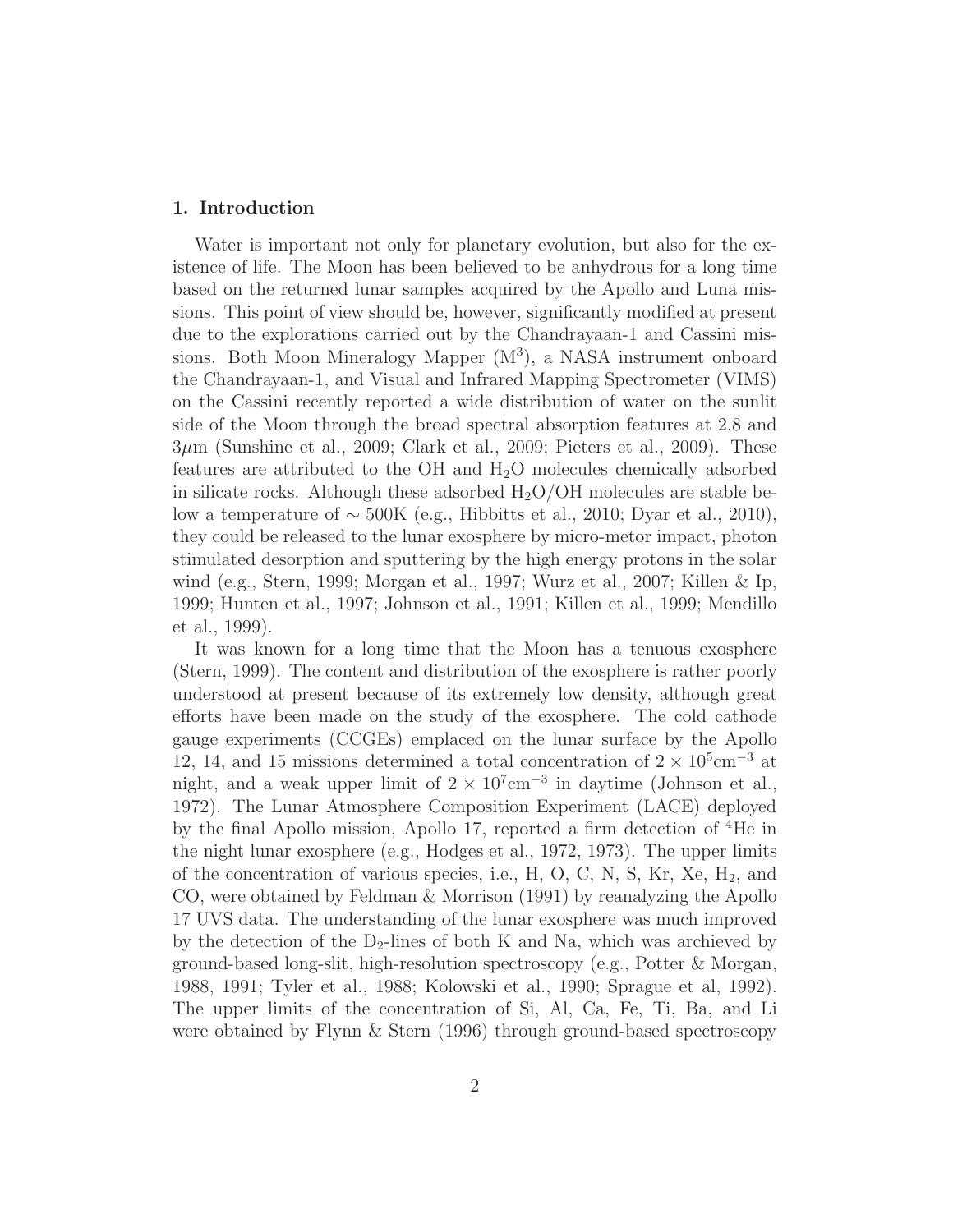between 3700 and 9700Å. Stern et al. (1997) reported the measured upper limits of the concentration of  $Mg$ ,  $Mg<sup>+</sup>$  and OH radicals by using the HST FOS spectroscopy.

The on-orbit measurements recently done by the Chandras Altitude Composition Explore (CHACE) reported a total pressure of the exosphere of  $\sim 10^7$  torr (Sridharan et al., 2010a,b), which is higher than the upper limit previously reported by the Apollo missions (Heiken et al., 1991) by two orders of magnitude. CHACE is a mass spectrometer with a mass range of 1-100 amu. Its partial pressure sensitivity is  $\sim 10^{-13}$  torr, and is signicantly lower than the sensitivity of the LACE by four orders of magnitude. CHACE sampled the exosphere gas at the sunlit side of the Moon in every four seconds, after being released from the stationary orbit at an altitude of about 98 km. The sampling resolution is 0.  $\degree$  1 in latitude, and 250m in altitude. The instrument was separated from the mother spacecraft at 13.3˚S and 14˚E, and impacted to the lunar south pole at ∼89˚S and -30˚W by a oblique trajectory.

The mass spectra taken by CHACE suggest that the exosphere is dominated by the  $H_2O$  and  $CO_2$  molecules. There is an adjacent small peak at  $amu = 17$  in the mass spectra, which is likely attributed to the OH radicals. Wang et al. (2011) estimated the surface concentrations of the OH and  $H_2O$ molecules from the CHACE mass spectra by assuming a hydrostatic equilibrium and an ideal gas law. By using a scale height of 100km in the estimation, the gas temperature was derived from an energy conservation of each particle in collisionless case. The estimated concentrations are  $\sim 2 \times 10^9 \text{cm}^{-3}$ and  $\sim 6 \times 10^9$ cm<sup>-3</sup> for the OH and H<sub>2</sub>O molecules, respectively, which are, however, larger than the values predicted by the current models by about 6 orders of magnitude.

This paper reports a study on the OH content in the sunshined lunar exosphere based on the in-situ measurements taken by Lunar-based Ultraviolet Telescope (LUT) (Cao et al., 2011; Wen et al. 2014), a payload of Chinese Chang'e-3 (CE-3) mission (Ip et al., 2014). The bandpass of LUT covers the resonant emission lines  $OH(0-0)(A^2\Sigma^+ - X^2\Pi)\lambda 3087\AA$ , which enables us to study the OH content from the diffuse background level recorded in the images taken by LUT. We refer the readers to Wang et al. (2011) for a discussion on the potential effect of the lunar exosphere on the sky background detected by LUT.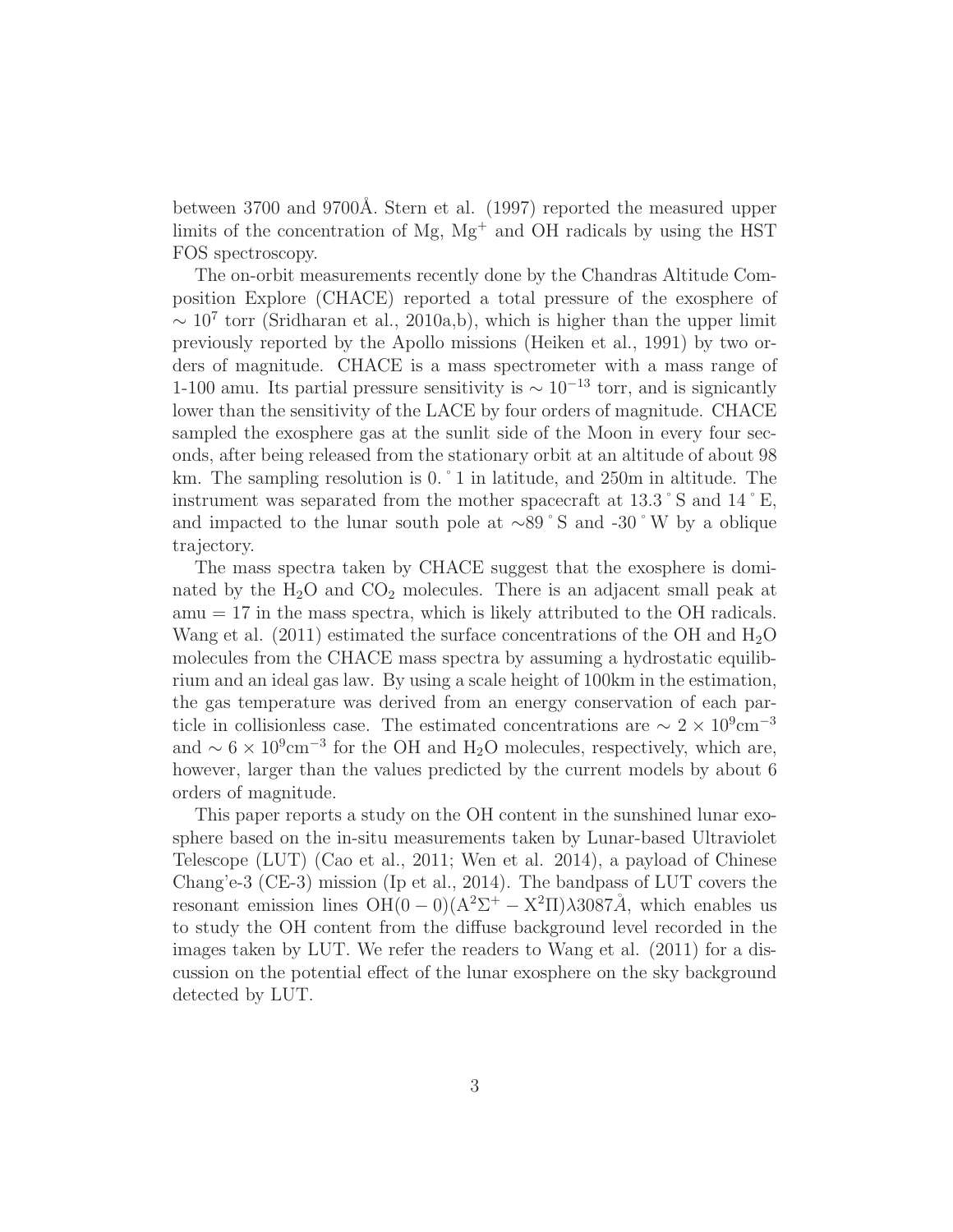## 2. Lunar-based Ultraviolet Telescope

LUT is the first robotic astronomical telescope working on the lunar surface in the history of lunar exploration. The telescope works in the nearultraviolet (NUV) band and was developed by National Astronomical Observatories of CAS (NAOC) and Xi'an Institute of Optics and Precision Mechanics of CAS (XIOPM). We refer the readers to Cao et al. (2011) for more details on the mission's concept and design, and to Wang et al. (2015) for a summary of the prescription in its Table 1. Briefly, the optical system of LUT is a F/3.75 Ritchey-Chretien telescope with an aperture of 150 mm. A pointing flat mirror mounted on a two-dimensional gimbal is used to point and to track a given celestial object. An ultraviolet-enhanced AIMO CCD E2V47-20 with a pixel size of  $13\mu$ m, manufactured by the e2v Company, is chosen as the detector mounted at the Nasmyth focus. There are in total  $1024 \times 1024$  active pixels. The detector can be thermal-electrically cooled by as much as 40˚C below its environment. A NUV coating is applied on the two-lens field corrector located in front of the focal plan. Two LED lamps with a center wavelength of 286nm are equipped to provide an internal flat field. The filed-of-view is  $1.36 \times 1.36$  square degrees.

LUT has been successfully launched on December  $2<sup>nd</sup>$ , 2013 by a Long March-3B rocket, and had its first light on December 16<sup>th</sup>, 2013, two days after the CE-3 lander landed on the lunar surface at 19.51˚W and 44.12˚N. With the location on the Moon and the scope of the gimbal, LUT can cover the sky region around the north pole of the Moon with a total area about  $3600 \text{degrees}^2$  (see Figure 2 as an illustration). By the end of December 2014, LUT has smoothly worked on the Moon for an earth year, and acquired a total of more than 130,000 images. Its first six months of operation shows a highly stable photometric performance (Wang et al. 2015).

Figure 1 shows the measured throughput as a function of wavelength for the whole system. The throughput peaks at 2500Å with a peak value of  $\approx 8\%$  and has an effective full width at half maximum (FWHM) of 1080Å. The throughput has been determined in the laboratory at pre-launch by a dedicated calibration system. The system is composed of a deuterium lamp, a halogen-tungsten lamp, a 207D type monochromator from McPherson, Inc., an adjustable diaphragm and two pre-calibrated sensors. The telescope collects the collimated output light from the monochromator without any intervening optics element on the light path.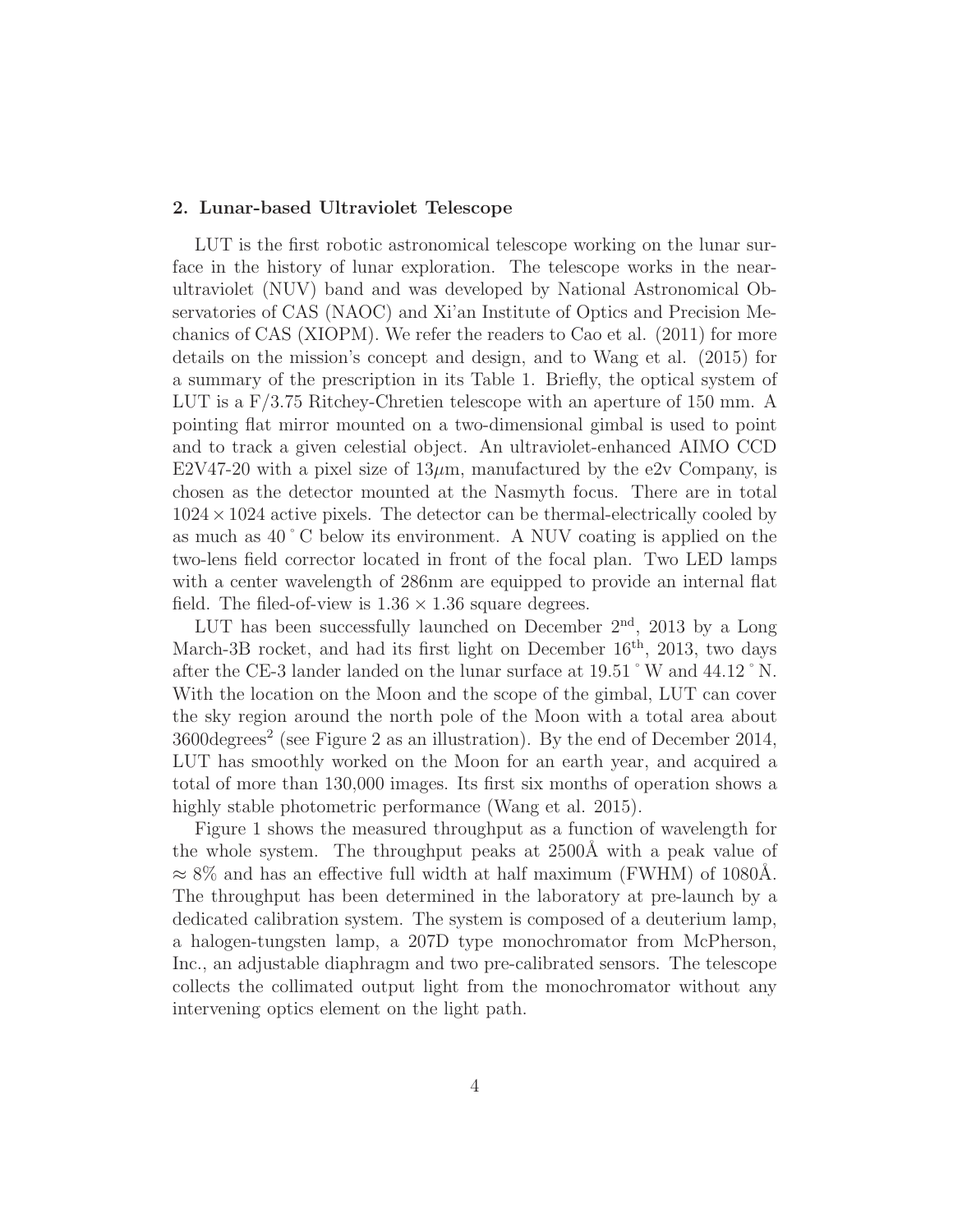## 3. Observations

A series of 498 images with extremely low stray light level were obtained by LUT when it performed a survey observation and a monitor on RR Lyr type variable star XZ Cyg ( $\alpha = 19^{\rm h}$ :  $32^{\rm m}$ :  $29^{\rm s}.3, \delta = +56^{\circ}$ :  $23'$ :  $17''$ , J2000) in April 10th, 2014 and June 8th, 2014, respectively. All the images were taken with an exposure time of 30 seconds. The telescope pointing was fixed with respect to the Moon within each exposure. The shift of a star on the focal plane within each exposure is negligible compared with the size of the point-spread-function (PSF). In the monitor, the diurnal apparent motion of the stars was compensated by a step tracking with an interval less than 30 minutes, which enables the star to have a significant shift with respect to the fixed stray light pattern caused by the sunshine. LUT changed its pointing in very 30 minutes in the survey observation for the same reason. The survey images used in this paper were taken at a sky region roughly at  $\alpha = 17^{\text{h}}30^{\text{m}} - 18^{\text{h}}30^{\text{m}}$ ,  $\delta = +50 - +55^{\circ}$ . The distribution of all the used pointings is shown in Figure 2. The elevation of the Sun was about 12-13˚ when these images were taken.

# 4. Data Reductions

## *4.1. Image reductions*

The raw 498 images were reduced through standard procedures in astronomy by the  $IRAF<sup>1</sup>$  $IRAF<sup>1</sup>$  $IRAF<sup>1</sup>$  package, including overscan correction, bias and dark current subtraction, and flat filed normalization. The bias and dark current images were obtained at the beginning and end of each lunar day. All the 498 images and the bias and dark current images were taken at a fixed CCD temperature of -40˚C.

The instrumental effect removed images were divided into 23 groups according to the pointing of the telescope, i.e., the pointing is fixed with respect to the Moon for each of the groups. The total time of each group was additionally required to be no more than 30 minutes. The level and pattern of the stray light caused by the sunshine is therefore believed to be stable for each group, because both pattern and level of the stray light change with

<span id="page-4-0"></span><sup>&</sup>lt;sup>1</sup>IRAF is distributed by National Optical Astronomy Observatory, which is operated by the Association of Universities for Research in Astronomy, Inc., under cooperative agreement with the National Science Foundation.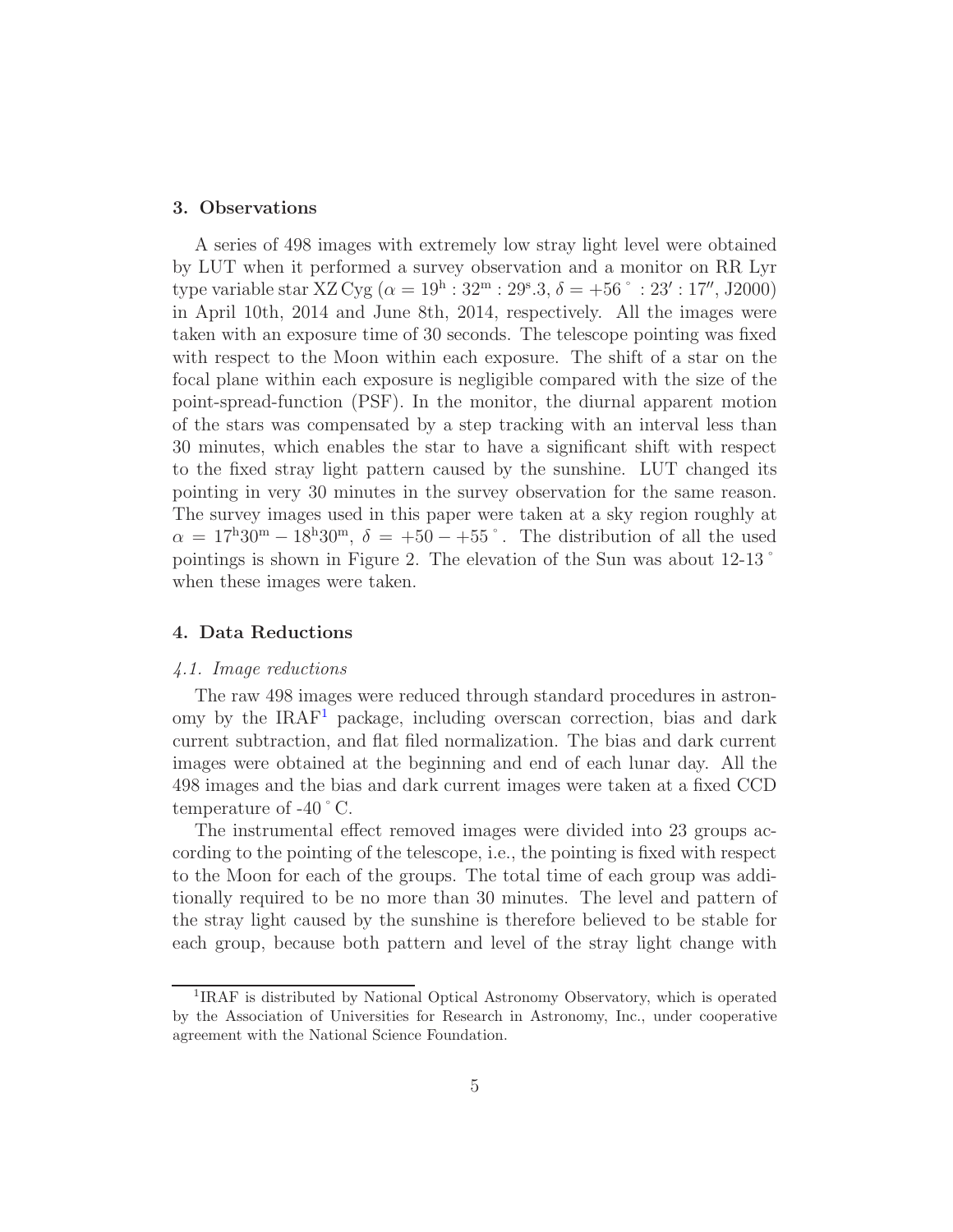time and with telescope pointing with respect to the Moon. The images in each group were then combined to enhance the signal-to-noise  $(S/N)$  ratio of the background. The median value of each pixel was extracted in the image combination. One combined image is shown in Figure 3 as an example. Each combined image was subsequently smoothed by a box with a size of 5×5 pixels by using the IRAF package to further enhance its background S/N ratio.

## *4.2. Pixel distributions*

The aim of this study is to estimate the content of the sunshined lunar exosphere from the diffuse sky background caused by the resonant line emitted from the species in the exosphere. This task is, however, complicated by several issues. At first, although the stray light level is extremely low in the 498 images, a stray light pattern can still be clearly identified in all these images (see Figure 3 as an example again), which results in a nonuniform contamination on the potential diffuse background caused by the resonant line emission. Secondly, both pattern and level of the stray light vary with both time and pointing with respect to the Moon. Finally, the contamination caused by the stray light can not be entirely excluded from the images.

To address the first issue, we divided each combined and smoothed image into 16 sub-images each with a physical size of  $200\times200$  pixels (see an illustration of the grid and the identification of each of the sub-images in Figure 3). A pixel distribution was extracted from each sub-image. Generally speaking, each distribution shows a strong peak superposed by a secondary peak or a tail at its large count-rate end. Our examination by eyes indicated that both the secondary peak and the large count-rate wing are likely resulted from the pollution caused by the stray light pattern. We then fitted each of the distributions by a sum of multiple Gaussian functions. The fitting is schemed in Figure 3 for two typical distributions extracted from different sub-images (i.e., different sub-image identifications) that were taken at different time with different pointings with respect to the Moon. The diffuse background level of each sub-image was determined from the fitted expected value of the Gaussian function that reproduces the strong peak of the distribution.

In a given combined image, its underlying diffuse background level with minimized stray light contamination was extracted from the 16 diffuse background levels determined at different CCD regions by the lowest one. Table 1 lists these values for the 23 combined and smoothed images. For each of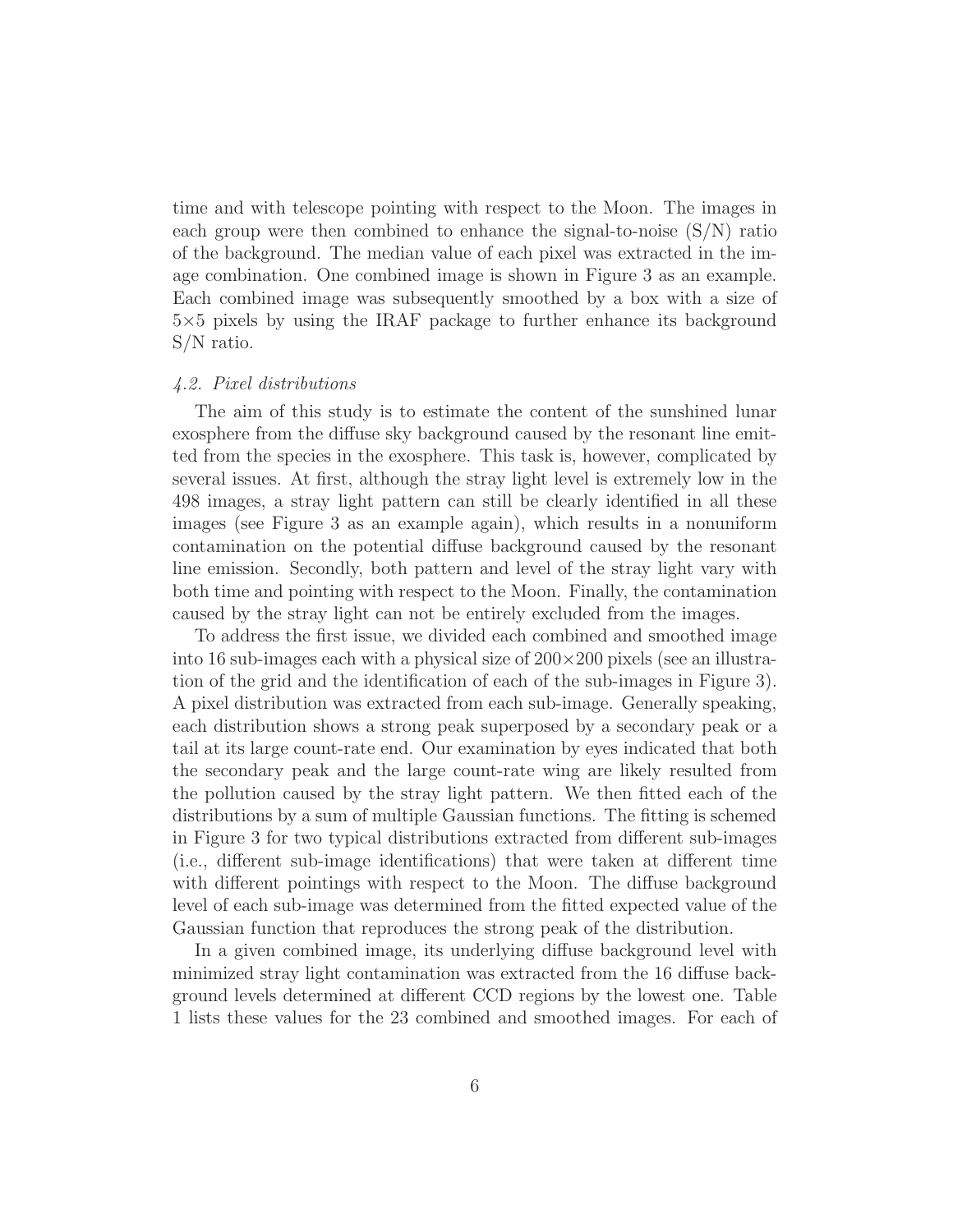the combined images, the Column (3) lists the count rate of its diffuse background along with the corresponding uncertianty at  $1\sigma$  significance level. The reported count rate was converted from the originally recorded ADU by using a measured CCD gain of 1.59. The uncertainty was obtained from the fitted width of the Gaussian function<sup>[2](#page-6-0)</sup>. The corresponding  $S/N$  ratio and the identification of the sub-image in which the diffuse background level was measured are tabulated in Column (5) and (2), respectively. One can see from the Column (5) that the lowest stray light contamination always occurs at the two left corners of the CCD in all the 23 combined images, which is in agree with our inspection by eyes.

As shown by the Column (3) in Table 1, one can see a considerable variation of the determined diffuse background count rates. The variation can be easily understood because these combined images were taken at different time with different pointings with respect to the Moon. In order to further minimize the stray light contamination, the lowest diffuse background level with a count rate of  $0.096 \pm 0.024$ e<sup>-</sup> s<sup>-1</sup> pixel<sup>-1</sup> (with a S/N ratio of 3.96) is adopted in the subsequent calculations. The value was derived from the sub-image B in the combined image No.  $31<sup>3</sup>$  $31<sup>3</sup>$ .

Finally, we emphasize that this adopted value should be used as an upper limit of the diffuse background level caused by the resonant line emission, because the contamination due to the stray light can not be fully removed from the observed background.

## 5. Transformation from the Background to Atmosphere Content

One should be bear in mind that the lowest diffuse background count rate of  $0.096 \pm 0.024$ e<sup>-</sup> s<sup>-1</sup> pixel<sup>-1</sup> derived above contains the contributions from: 1) the stray light caused by the sunshine; 2) the zodiacal light from the solar system, and 3) the emission from the resonant transitions in the lunar exosphere. These complications result in the fact that only an upper limit of the content of a given species can be inferred from the LUT's in-situ measurements. The potential transitions within the LUT's wavelength coverage includes the  $OH(0-0)(A^2\Sigma^+ - X^2\Pi)$  at 3087Å, MgI $\lambda$ 2853 and AlI $\lambda$ 3092

<span id="page-6-0"></span><sup>&</sup>lt;sup>2</sup>The formal uncertainty of the expected value of the fitted Gaussian function is ∼  $10^{-4}$ e<sup>-</sup> s<sup>-1</sup> pixel<sup>-1</sup>, which is much smaller than the errors reported in Table 1.

<span id="page-6-1"></span><sup>3</sup>Two comparable values can be found in the sub-image M in the combined images No. 28 and 29.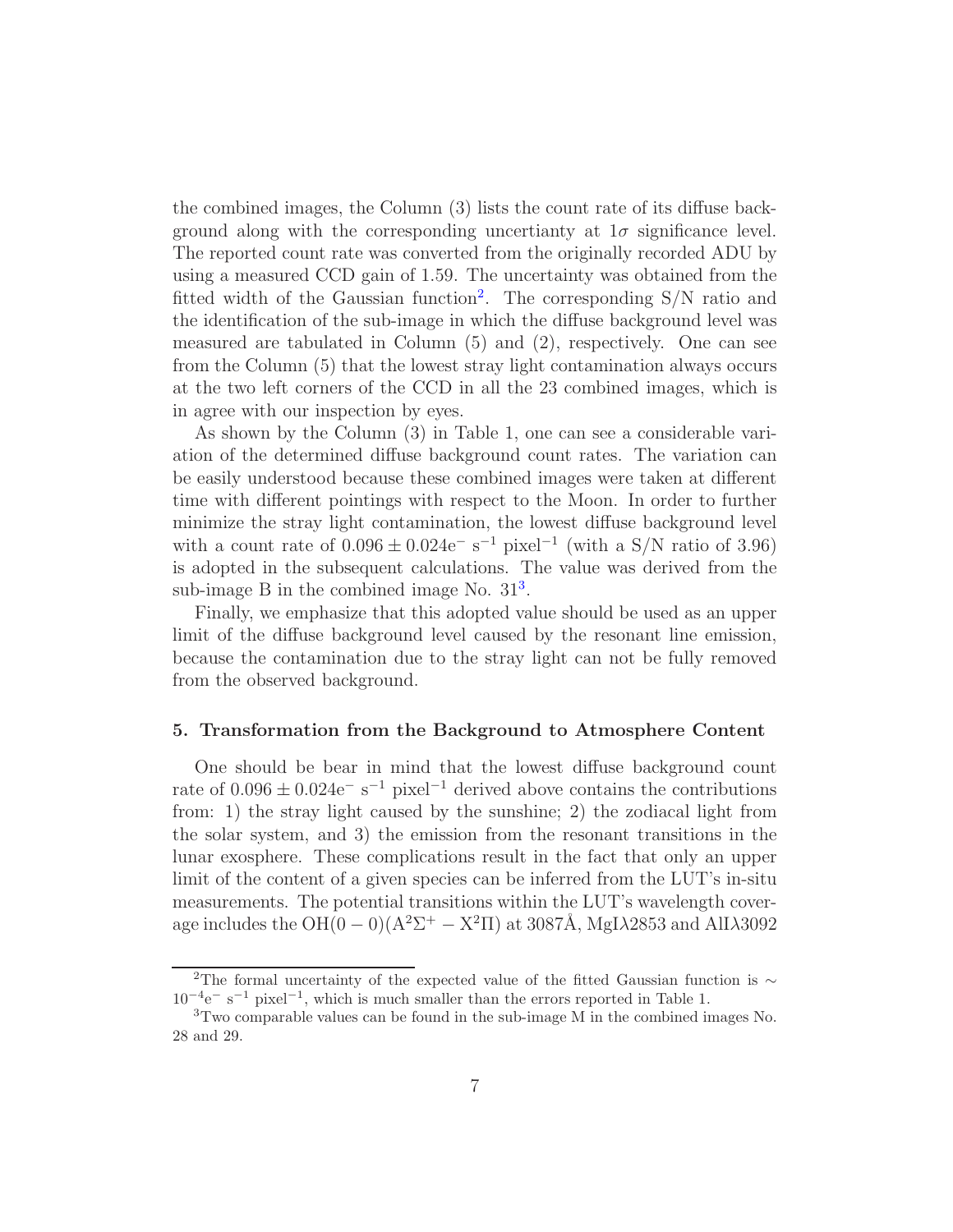(Morgan & Killen, 1997, see below).

# *5.1. Contribution from the zodiacal light*

We estimated the underlying contribution from the zodiacal light in the LUT bandpass through a combination of the zodiacal map, the zodiacal spectral shape (both taken from Leinert et al., 1998) and the throughput of LUT. The count rate due to the zodiacal light can be calculated through the integration of

$$
R_{\rm ZL} = \frac{1}{4}\pi d^2 \Delta \Omega \int I_{\lambda}^{\rm ZL}(\beta - \beta_{\odot}, \lambda') S_{\lambda} d\lambda \tag{1}
$$

where  $d = 150$ mm is the diameter of the aperture of LUT,  $S_{\lambda}$  the system throughput at different wavelengths, and  $\Delta\Omega = 22.7$ arcsec<sup>2</sup> pixel<sup>-1</sup> the solid angle of each pixel.  $I_{\lambda}^{\text{ZL}}(\beta - \beta_{\odot}, \lambda')$  is the spectrum of the surface brightness of the zodiacal light measured at the Earth, whose shape and absolute level are a function of the viewing direction  $(\beta - \beta_{\odot}, \lambda')$  with respect to the Sun. A fixed spectral shape that is best measured at the ecliptic equator with a solar elongation  $\beta - \beta_{\odot} = 90^{\degree}$  was adopted in our integration. The absolute intensity of the spectrum was determined from the zodiacal map by a 2-dimensional interpolation. With the calculated viewing direction of  $\beta - \beta_{\odot} \sim 110^{\degree}$  and  $\lambda' \sim 75^{\degree}$  (see Figure 2 as an illustration), the count rate on the focal plane caused by the zodiacal light was finally estimated to be  $R_{\rm ZL} \sim 0.02e^{-}$  pixel<sup>-1</sup> s<sup>-1</sup>.

# *5.2. Lunar exosphere content*

## *5.2.1. Method*

A corrected diffuse background count rate of  $R \sim 0.08 \pm 0.02$ e<sup>-</sup> s<sup>-1</sup> pixel<sup>-1</sup> was finally derived after the exclusion of the estimated contribution due to the zodiacal light. By assuming this background count rate is entirely caused by the resonant scattering line emission (within the LUT bandpass) of a given species in the lunar exosphere, an upper limit of the column density  $N$  of the species can be calculated as follows.

At the beginning, the diffuse background count rate R was transformed to the resonant line intensity  $I_s$  as

$$
R = \frac{1}{4}\pi d^2 S_\lambda \Delta \Omega I_s \tag{2}
$$

where  $S_{\lambda}$  is the measured throughput of LUT at the line wavelength of  $\lambda$ . The calculated line intensity was subsequently used to estimate the column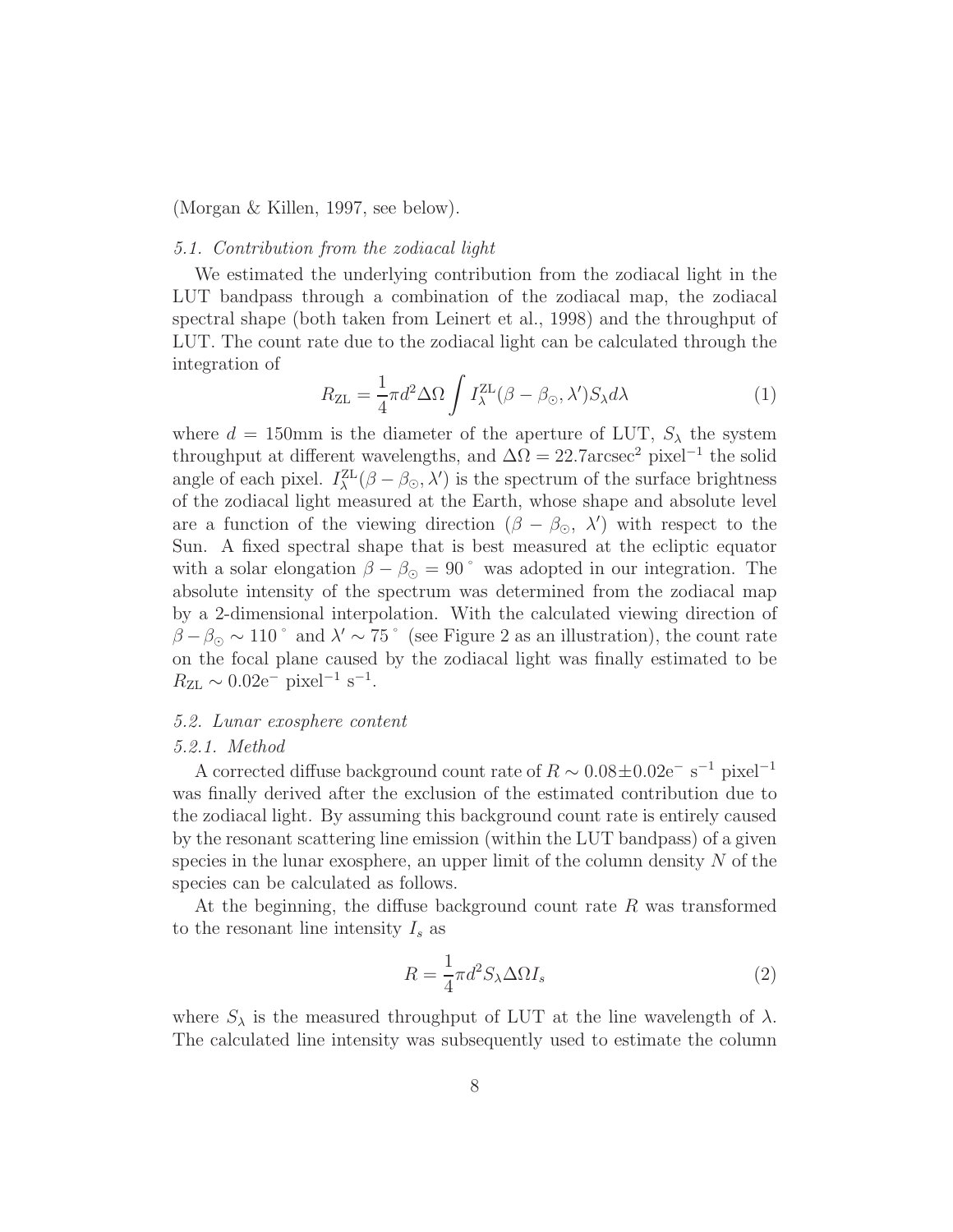density N of the species in the optical thin case (Flynn & Stern, 1996):

$$
4\pi I_s \cos \theta = gN \tag{3}
$$

where  $\theta \sim 37$ ° is a parameter accounting for the angular distance from the pointing of LUT to the local zenith, and  $q$  the corresponding fluorescence efficiency at 1AU (i.e., the g-factor). The g-factor is defined as an emission probability per atom in units of photon  $s^{-1}$  atom<sup>-1</sup>, and is determined by summing the probabilities of all transitions from multiple states whose population partitions are solved from the detailed equilibrium of every state that is usually not in thermodynamic equilibrium.

## *5.2.2. OH radicals*

Taking the g-factor of  $g = 2.3 \times 10^{-4}$  photons s<sup>-1</sup> molecule<sup>-1</sup> (Schleicher et al., 1988) at 1AU for the OH 3087Å transitions, the zodical light-corrected diffuse background count rate of  $R \sim 0.08 \pm 0.02$ e<sup>-</sup> pixel<sup>-1</sup> s<sup>-1</sup> was transferred to an upper limit of the column density of  $N \sim (6.0 \pm 1.5) \times 10^{11}$  cm<sup>-2</sup> for the OH radicals. A slightly lower upper limit of  $N \sim (4.0 \pm 1.0) \times 10^{11}$  cm<sup>-2</sup> can be obtained if the g-factor at a temprature of 200K of  $q = 3.5 \times$ 10<sup>−</sup><sup>4</sup> photons s<sup>−</sup><sup>1</sup> molecule<sup>−</sup><sup>1</sup> (Stevens et al., 1999) was adopted in the calculation.

We transformed the calculated column density to the surface concentration  $n_0$  as  $N = n_0 \Delta H$  by assuming a hydrostatic equilibrium, where  $\Delta H$  is the model dependent scale height of the vertical density profile. The light OH radicals are believed to be thermal released (Stern, 1999). By adopting a typical scale height of  $\Delta H = 100 \text{km}$  (Wurz et al., 2007), two comparable surface concentrations of  $\sim$   $(6.0 \pm 1.5) \times 10^4$  cm<sup>-3</sup> and  $\sim$   $(4.0 \pm 1.0) \times$ 10<sup>4</sup> cm<sup>−</sup><sup>3</sup> can be obtained from the two estimated column densities, which depends on the adopted g-factor values. The slight difference between the two adopted g-factor values enables us to report an upper limit of the surface OH concentration of  $\sim 10^4 \text{ cm}^{-3}$ , which is the best constraint on the OH content in the lunar exosphere to date (see a comparison in the next section). The calculated results are summarized in Table 2. The total mass of the OH radicals in the exosphere was estimated to be no more than  $\sim 1.5 \times 10^3$  kg.

## *5.2.3. Neutral magnesium and aluminum*

Besides the OH resonant emission at 3087Å, the LUT bandpass covers two strong resonant emission lines, they are MgI $\lambda$ 2853 and AlI $\lambda$ 3092 (Morgan  $\&$ Killen, 1997). We calculated the upper limits of both column density and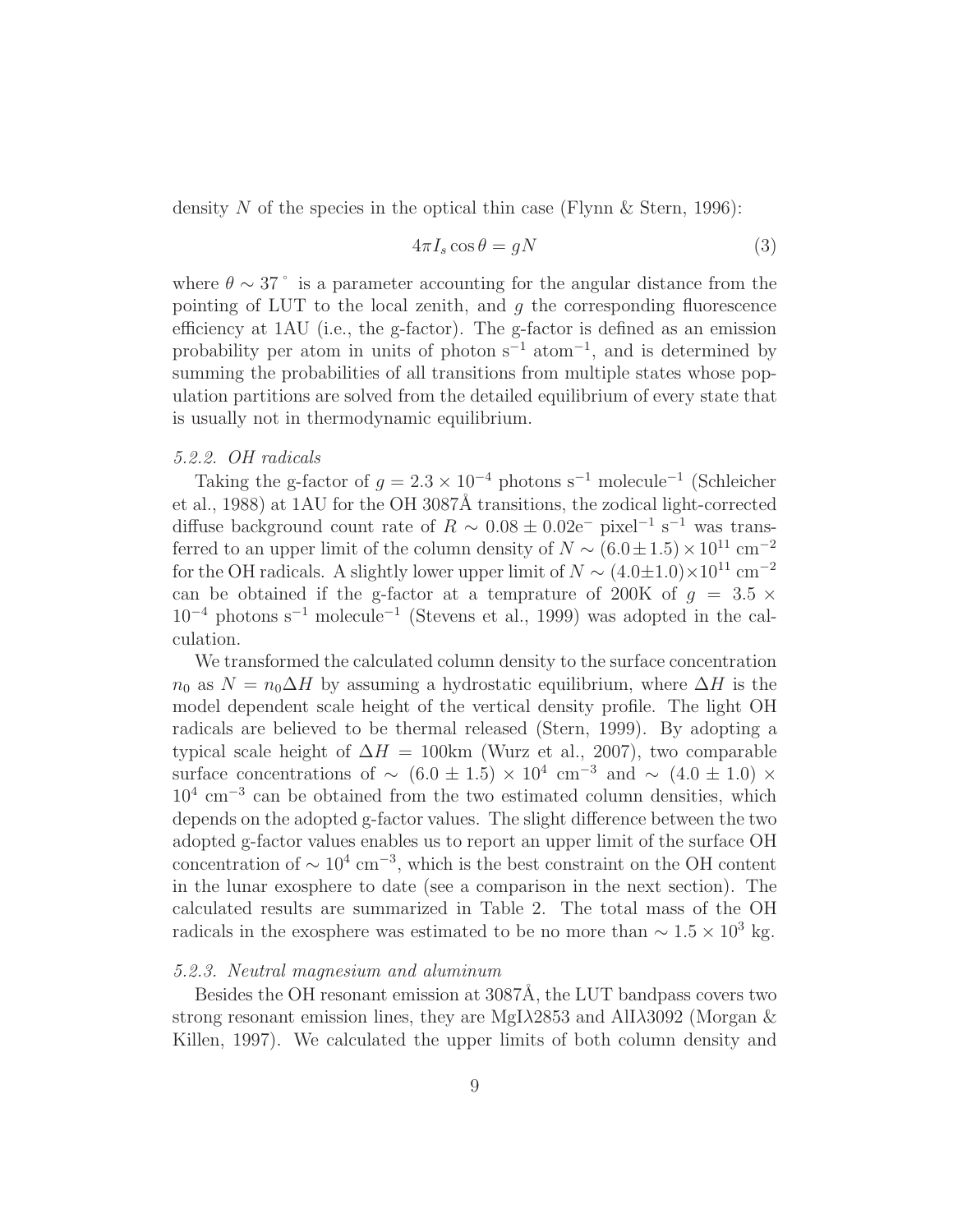surface concentration for the two species by the same method described in Section 5.2.1.

Using the g-factor value of the MgI $\lambda$ 2853 resonant line emission of 2.3  $\times$  $10^{-4}$  photons s<sup>-1</sup> atom<sup>-1</sup> reported in Morgan & Killen (1997), we derived an upper limit of the column density of the neutral magnesium of  $\sim (2.0 \pm 0.5) \times$ 10<sup>9</sup> cm<sup>−</sup><sup>2</sup> from the zodiacal light-corrected diffuse background count rate of  $R \sim 0.08 \pm 0.02$ e<sup>-</sup> pixel<sup>-1</sup> s<sup>-1</sup>. The assumption of a hydrostatic equilibrium yielded an upper limit of the surface concentration of  $\sim (2.0 \pm 0.5) \times 10^2$  cm<sup>-2</sup> when a scale height of 100km is adopted. Ion sputter model shows that the heavy atoms like Mg and Al can reach a considerably large scale height of  $\sim 1,000$  km due to the sputtering by the solar wind (Wurz et al., 2007). If so, the inferred surface concentration is  $\langle 20 \pm 5 \text{ cm}^{-2}$  for the neutral magnesium. It is noted that both upper limits of the surface concentration obtained with different scale height values are lower than those reported in the previous studies (see a comparison in the next section).

An upper limit of the column density of the neutral aluminum was calculated to be  $\sim (4.0 \pm 1.0) \times 10^9$  cm<sup>-2</sup> based on the g-factor of the AlI $\lambda$ 3092 resonant line emission of  $3.8 \times 10^{-2}$  photons s<sup>-1</sup> atom<sup>-1</sup> (Morgan & Killen 1997). The inferred surface concentration is  $\langle (4.0 \pm 1.0) \times 10^{2} \text{ cm}^{-3} \text{ for a}$ scale height of 100km, and  $< 40 \pm 10$  cm<sup>-3</sup> for a scale height of 1,000km.

All these calculated results are tabulated in Table 2. Note that the surface concentrations listed in the table are all based on a scale height of 100 km.

## 6. Comparisons

The extremely low density of the lunar exosphere results in a considerable challenge in determining its content. The current study shows that the LUT's in-situ measurements provide the best constraints on the content of the lunar exosphere to date, both because of the high efficiency of LUT and because of the avoidance of the contamination caused by the instrument itself.

The upper limit of  $\rm < 10^4 \ cm^{-3}$  derived for the OH radicals is lower than that derived from the HST low resolution spectroscopy (i.e,  $\langle 10^6 \text{cm}^{-3}, \text{Stern} \rangle$ et al., 1997) by about two orders of magnitude, and is lower than that inferred from the mass spectra taken by the Chandrayaan-1 mission (see Introduction and Wang et al. (2011) for the details) by about 6 orders of magnitude.

We argue that the upper limit derived from the LUT's in-situ measurements is very close to the prediction of the ion sputtering model. The chemically adsorbed  $H_2O/OH$  molecules (Stern, 1999; Starukhina et al., 2000;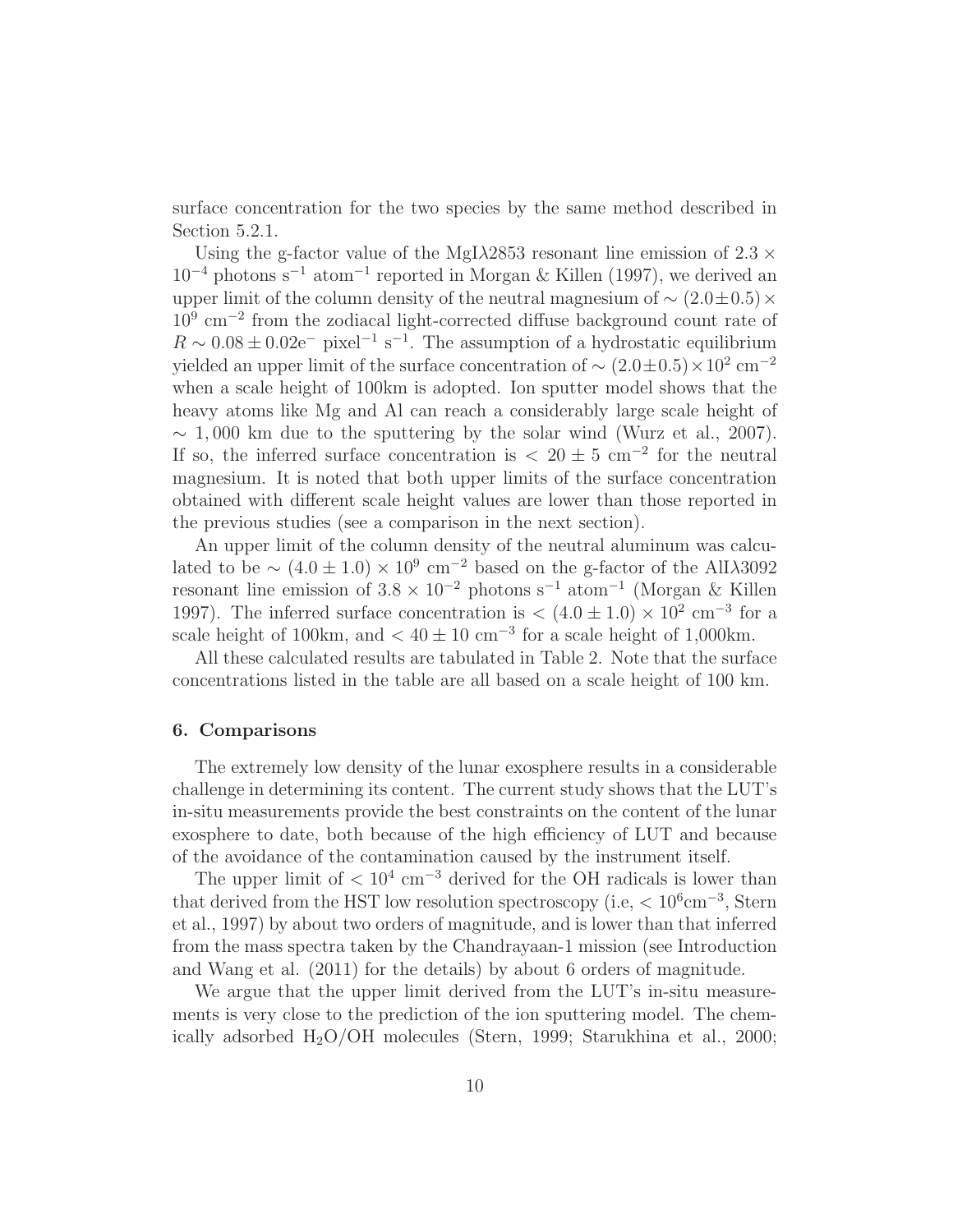Arnold, 1979) could be sputtered by the solar wind protons, which produces water vapor and gaseous OH radicals in the exosphere through chemical reactions (e.g., Morgan et al., 1997; Wurz et al., 2007; Killen & Ip, 1999; Hunten et al., 1997; Johnson et al., 1991; Killen et al., 1999). The sputtering results in a surface H<sub>2</sub>O/OH concentration  $n_0 \sim f_a j \eta v^{-1} \sim 10^3$  cm<sup>-3</sup>, where  $j \sim 10^8 \text{ p}^+ \text{ cm}^{-2} \text{ s}^{-1}$  is the proton flux of the solar wind,  $\eta \sim 0.1$ the production rate per proton (Crider & Vondrak, 2002),  $v \sim 10^2$  m s<sup>-1</sup> the typical velocity of a particle, and  $f_a \sim 0.8$  the fraction of the solar protons that are absorbed at the lunar surface. Recent observations carried out by Chandrayaan-1/SARA (Sub-kev Atom Reflection Analyzer) found that about ∼ 20% of the incident solar protons is backscattered to space from the surface (Bhardwaj et al., 2012). The backscattered proton becomes a hydrogen atom by recombining with an electron.

Previous study reported an upper limit of  $< 6,000$  cm<sup>-3</sup> at a significance level of  $5\sigma$  for the neutral magnesium (Stern et al., 1997), which is larger than the value reported in this study by about two (for  $\Delta H = 100 \text{km}$ ) or three (for  $\Delta H = 1000 \text{km}$ ) orders of magnitude. HST UV spectroscopy observation reported a  $5\sigma$  upper limit of  $< 11,000 \text{cm}^{-3}$  for neutral aluminum. This value is larger than that given by the LUT's measurements by about two orders of magnitude, when a scale height of 100km was adopted in our calculations. A much lower upper limit of  $< 55 \text{cm}^{-3}$  at a significance level of  $5\sigma$  was obtained from the ground-based spectroscopy (Flynn & Stern, 1996), which is very close to the upper limit derived here when a scale height of  $\Delta H = 1000$ km was used.

## 7. Conclusions

An unprecedented upper limit of the OH (MgI) content in the lunar exosphere is obtained from the in-situ measurements carried out by LUT. The inferred column density and surface concentration are  $\langle 10^{11} \text{ cm}^{-2} \text{ and}$  $< 10<sup>4</sup>$  cm<sup>-3</sup> for the OH radicals, respectively, which is close to the value predicted by the sputtering model. In addition, a surface concentration of  $< 10<sup>2</sup>$  cm<sup>-3</sup> is obtained for neutral magnesium from the same measurements and method.

## Acknowledgments

We thank the anonymous referee for his/her helpful suggestions for improving the manuscript. The authors thank the outstanding work of the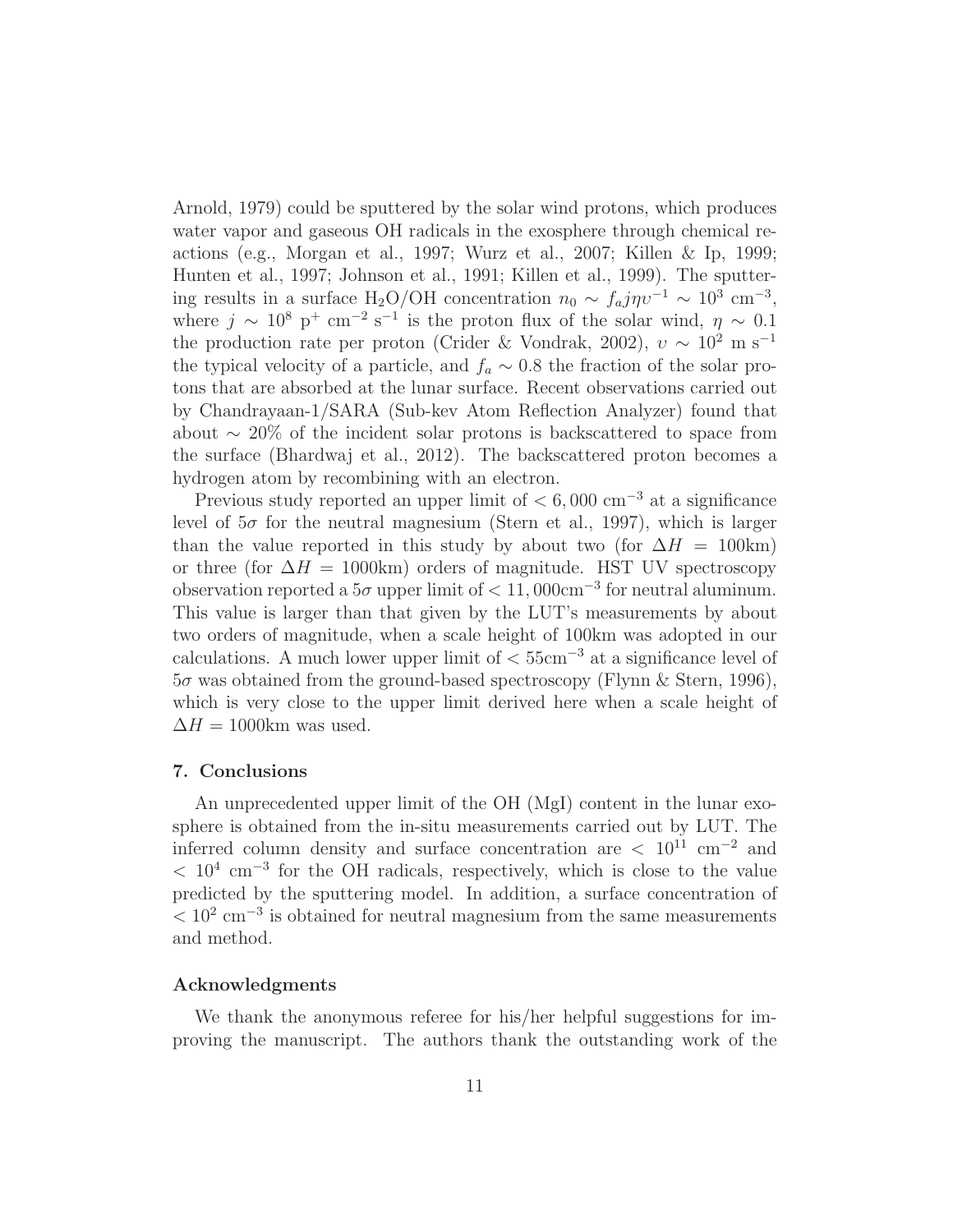LUT team and the support by the team of the ground system of Chang'e-3 mission. The study is supported by the Key Research Program of Chinese Academy of Science (KGED-EW-603) and by the National Basic Research Program of China (973-program, Grant No. 2014CB845800). JW is supported by the National Science Foundation of China under Grant 11473036. MXM is supported by the National Science Foundation of China under Grant 11203033.

## References

- Arnold, J. R. Ice in the lunar polar regions. JGR 84, 5659-5668, 1979
- Bhardwaj, A., Dhanya, M. B., Sridharan, R., et al. Interaction of Solar Wind with Moon: AN Overview on the Results from the SARA Experiment Aboard CHANDRAYAAN-1. Advances in Geosciences, Planetary Science (PS) and Terrestrial Science (TS) 30, 35, 2012
- Cao, L., Ruan, P., Cai, H. B., et al. LUT: A Lunar-based Ultraviolet Telescope. ScChG 54, 558-562, 2011
- Clark, R. N. Detection of Adsorbed Water and Hydroxyl on the Moon. Science 326, 562-564, 2009
- Crider, D. H., Vondrak, R. R. Hydrogen migration to the lunar poles by solar wind bombardment of the Moon. AdSpR 30, 1869-1874, 2002
- Crovisier, J. The photodissociation of water in cometary exospheres. A&A 213, 459-464, 1989
- Dyar, M. D., Hibbitts, C. A., Orlando, T. M. et al. Mechanisms for incorporation of hydrogen in and on terrestrial planetary surfaces. Icar 208, 425-437, 2010
- Feldman, P. D. & Morrison, D. The Apollo 17 Ultraviolet Spectrometer-Lunar atmosphere measurements revisited. GeoRL 18, 2105-2108, 1991
- Flynn, B.C. & Stern, S.A. A Spectroscopic Survey of Metallic Species Abundances in the Lunar Atmosphere. Icar 124, 530-536, 1996
- Heiken, G. Vaniman, D., French, B. M. LUNAR SOURCEBOOK: A User's Guide to the Moon I. Cambridge University Press, 1991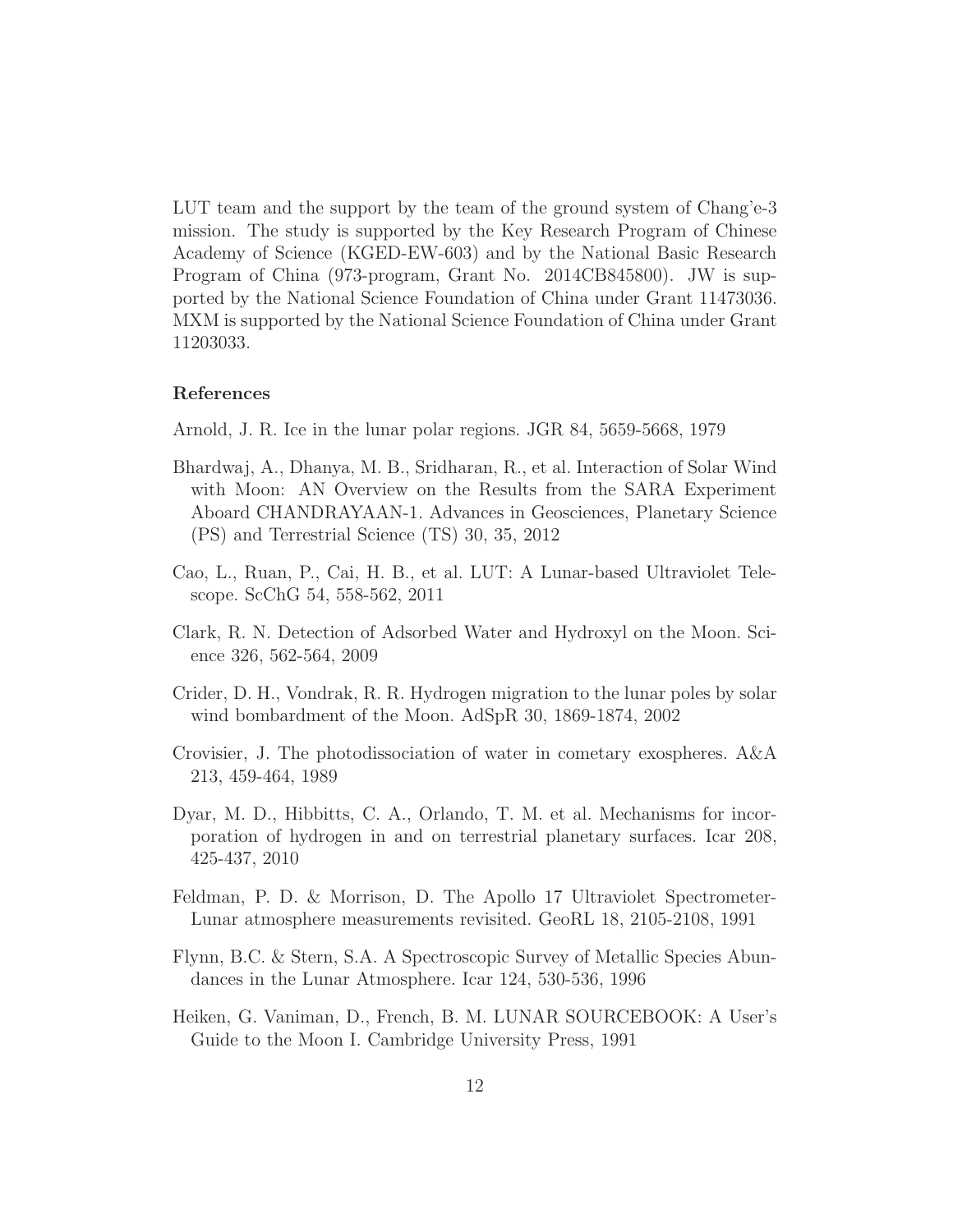- Hibbitts, C. A., Dyar, M. D., Orlando, T. M., et al. Thermal stability of water and hydroxyl on airless bodies. LPI 41, 2417-2418, 2010
- Hodges, Jr. R. R. Helium and hydrogen in the lunar exosphere. JGR 78(34), 8055-8064, 1973
- Hodges, Jr. R. R., Hoffman, J. H., Yeh, T. T. J., et al. Orbital search for lunar volcanism. JGR 73(23), 7307-7317, 1972
- Ip, W -H., Yan, J., Li, C -L. Ouyang, Z -Y. Preface: The Chang'e-3 lander and rover mission to the Moon. RAA 14, 1511-1513, 2014
- Johnson, F.S., Carroll, J.M.,& Evans, D.E. Lunar atmosphere measurements. Proceedings of the Lunar Science Conference 2, 2231-2242, 1972
- Killen, R.M., Ip, W.-H. The surface-bounded exospheres of Mercury and the Moon. Rev. Geophys 37(3), 361-406, 1999
- Kozlowski, R. W. H., Sprague, A. L., & Hunten, D. M. Observations of potassium in the tenuous lunar atmosphere. GeoRL 17, 2253-2256, 1990
- Killen, R. M., Potter, A., Fitzsimmons, A., et al. Sodium D2 line profiles: clues to the temperature structure of Mercury's exosphere. P&SS 47, 1449- 1458, 1999
- Leinert, C., et al. The 1997 reference of diffuse night sky brightness. A&A, 127, 1-99, 1998
- Morgan, T. H., Killen, R. M. C. A non-stoichiometric model of the composition of the exospheres of Mercury and the Moon. P&SS 45, 81-94, 1997
- Pieters, C.M., et al. Character and Spatial Distribution of  $OH/H<sub>2</sub>O$  on the Surface of the Moon Seen by M3 on Chandrayaan-1. Science 326, 568-572, 2009
- Potter, A. E., Morgan, T. H. Discovery of sodium and potassium vapor in the atmosphere of the moon. Science 241, 675-680, 1988
- Potter, A. E., Morgan, T. H. Observations of the lunar sodium exosphere. GeoRL 18, 2089-2092, 1991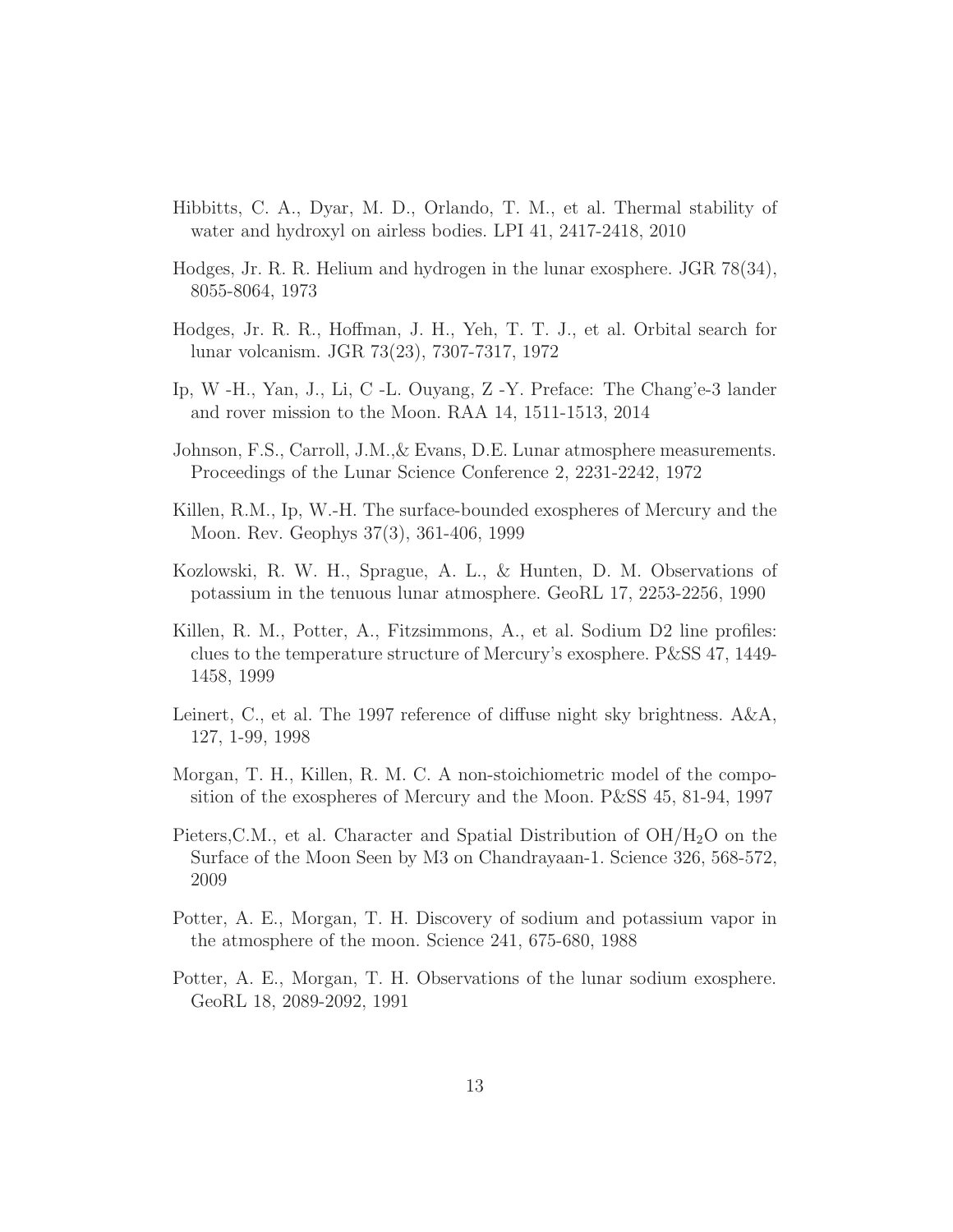- Schleicher, D. G., AHearn, M. F. The fluorescence of cometary OH. ApJ 331, 1058-1077, 1988
- Sprague, A. L., Kozlowski, R. W. H., Hunten, D. M., et al. The sodium and potassium atmosphere of the moon and its interaction with the surface. Icar 96, 27-42, 1992
- Sridharan, R., Ahmed, S. M., Pratim. D., et al. Direct' evidence for water  $(H<sub>2</sub>O)$  in the sunlit lunar ambience from CHACE on MIP of Chandrayaan I. P&SS 58, 947-950, 2010
- Sridharan, R,, Ahmed, S. M., Pratim. D., et al. The sunlit lunar exosphere: A comprehensive study by CHACE on the Moon Impact Probe of Chandrayaan-1. P&SS 58, 1567-1577, 2010
- Stern, S. A. The lunar exosphere: History, status, current problems, and context. RvGeo 37, 453-492, 1999
- Stern, S. A., Parker, J. W., Morgan, T. H., et al. NOTE: an HST Search for Magnesium in the Lunar Atmosphere. ICARUS 127, 523-526, 1997
- Stubbs, T. J., Glenar, D. A., Colaprete, A., et al. Optical scattering processes observed at the moon: Predictions for the LADEE ultraviolet spectrometer. P&SS 58, 830-837, 2010
- Sunshine,J. M., Farnham, T. L., Feaga, L. M., et al. Temporal and Spatial Variability of Lunar Hydration As Observed by the Deep Impact Spacecraft. Science 326, 565-568, 2009
- Tyler, A. L., Hunten, D. M., & Kozlowski, R. W. H. Observations of sodium in the tenuous lunar atmosphere. GeoRL 15, 1141-1144, 1988
- Wang, J., Deng, J.S., Cui, J., Cao, L., Qiu, Y.L., & Wei, J.Y. Lunar exosphere influence on lunar-based near-ultraviolet astronomical observations. AdSpR, 48, 1927-1934, 2011
- Wang, J., Cao, L., Meng, X. M., et al. Photometric Calibration on Lunarbased Ultraviolet Telescope for Its First Six Months of Operation on Lunar Surface. RAA, 2015 in print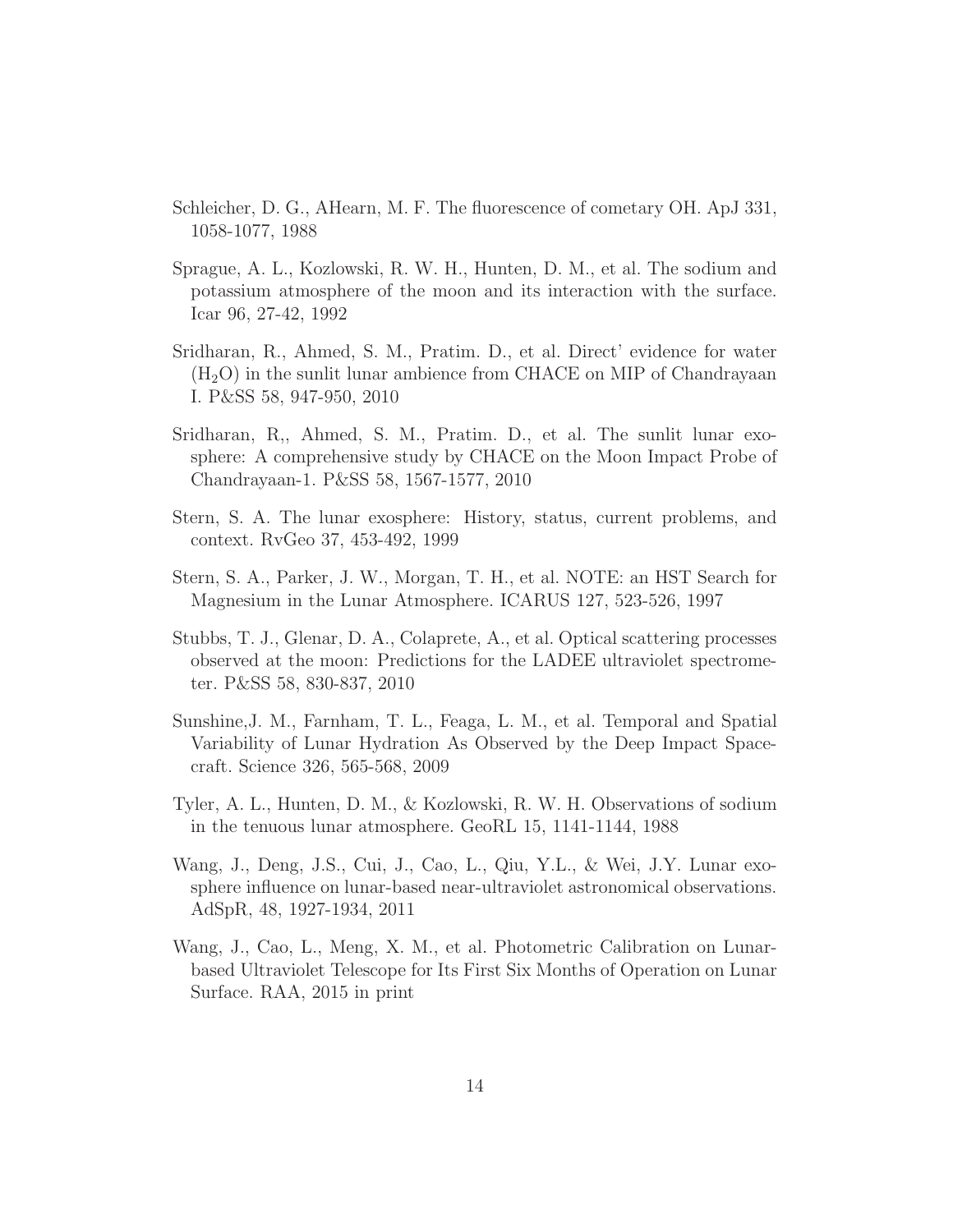- Wen, W -B., Wang, F., Li, C -L., et al. Data preprocessing and preliminary results of the Moon-based Ultraviolet Telescope on the CE-3 lander. RAA 14, 1674-1681, 2014
- Wurz, P., Rohner, U., Whitby, J. A., et al. The lunar exosphere: The sputtering contribution. ICARUS 191, 486-496, 2007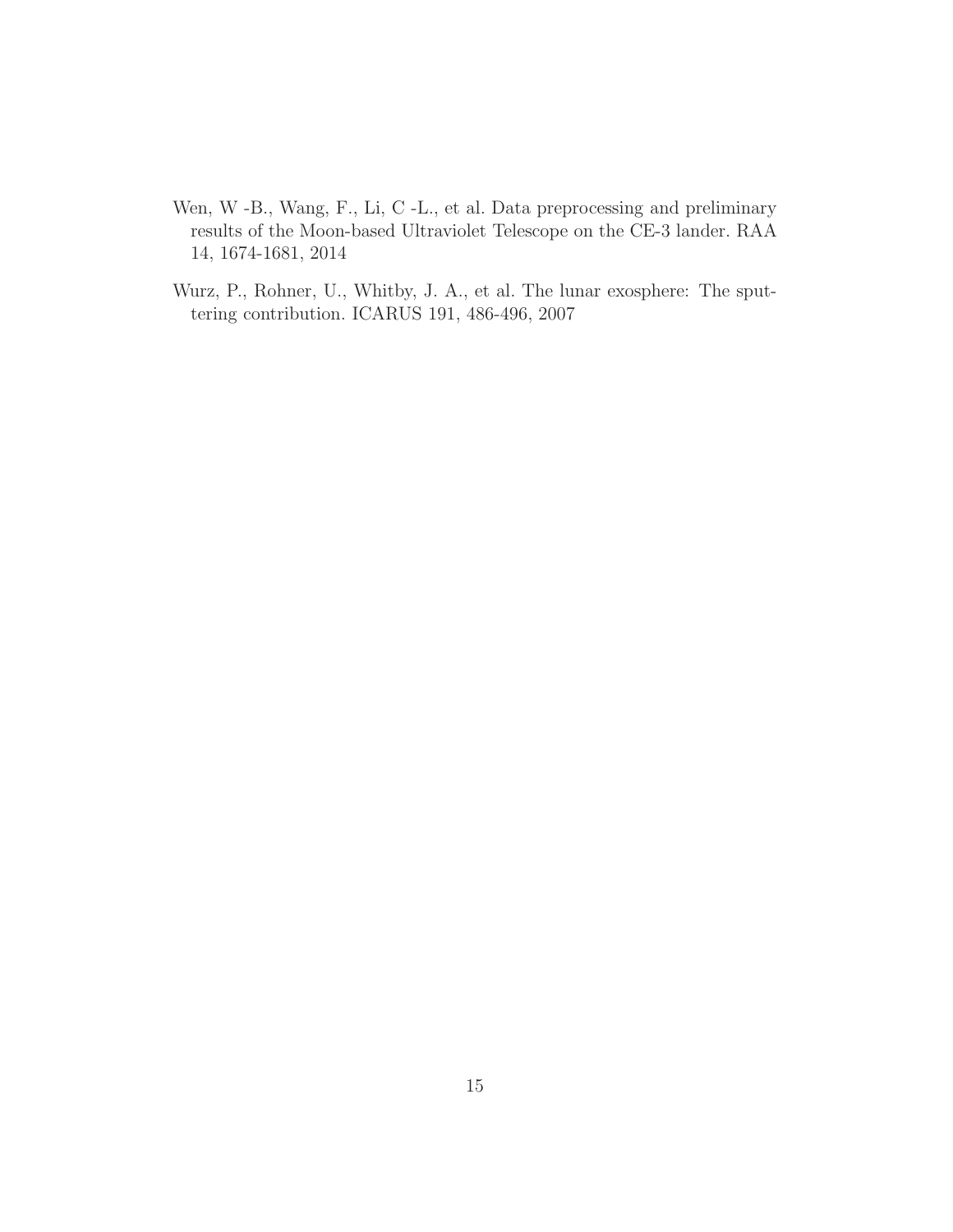

Figure 1: The normalized throughput of LUT plotted against wavelength.



Figure 2: The distribution of the pointings used in this paper is shown in the J2000 mean equator coordinate system by the blue squares. The LUT's available sky is located between the red and green circles. The locus of the zenith of LUT is shown by the cyan curve. The large yellow point marks the north pole of the Moon. The solid yellow line shows the equator in ecliptic. The locations of the Sun in April 10th, 2014 and June 8th, 2014 are marked by the large red points.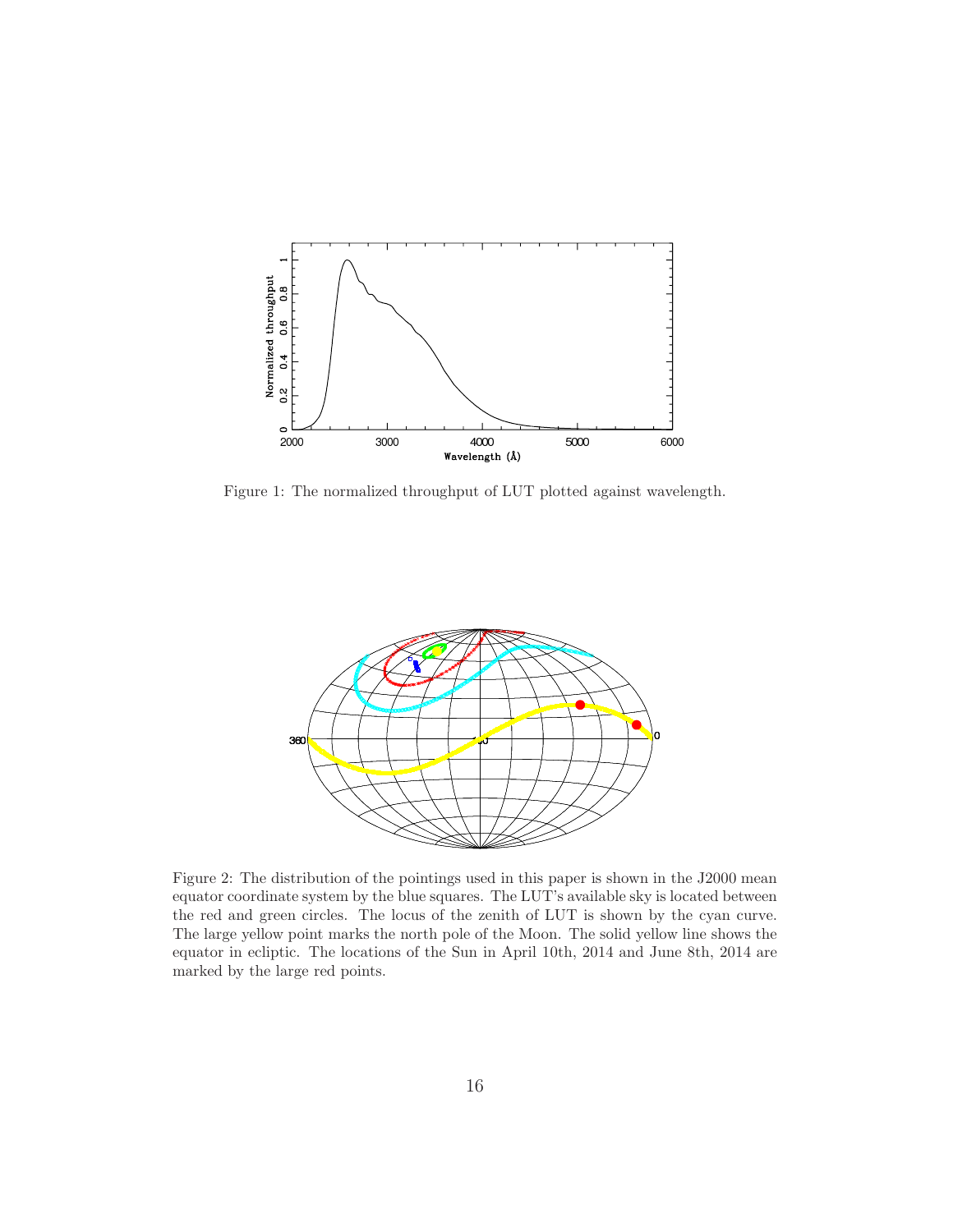

Figure 3: An example of the reduced and combined image. The combined image was taken in the survey observation in April 10th, 2014. The center of the image is at  $\alpha =$  $18^{\rm h}:00^{\rm m}:08^{\rm s}.6, \ \delta = +51$ ° : 22′ : 09″ (J2000). The size of the image is about 1.35 × 1.35degrees<sup>2</sup>. The east and north directions are marked by the two yellow arrows labeled at the left-upper corner. The points in the image are stars, and the strips at the left side are due to the CCD electronics. The bar underneath the image shows the scale of variation of brightness in logarithm. A pattern due to the stray light caused by the sunshine can be identified from a ring around the image center and from a gradual brightening at the CCD right fringe. The horizontal and vertical yellow lines illustrate the grid used to separate the image into 16 sub-images each with a pixel size of  $200 \times 200$ .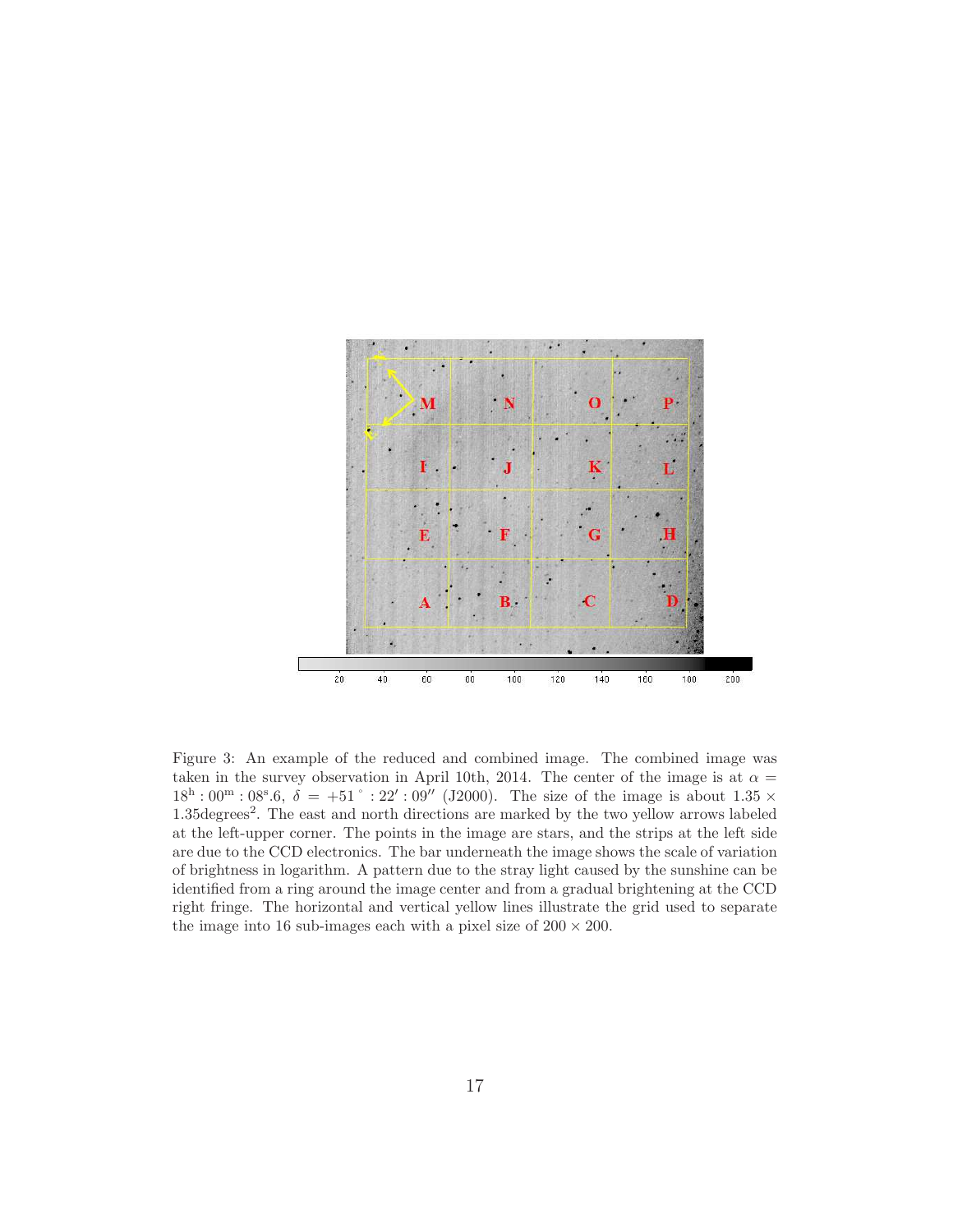

Figure 4: Examples of fitting an extracted pixel distribution by a sum of two Gaussian functions. In each panel, the observed distribution and the best fit curve are plotted by the black solid and red dashed lines, respectively. The two fitted Gaussian functions are shown by the dotted lines.